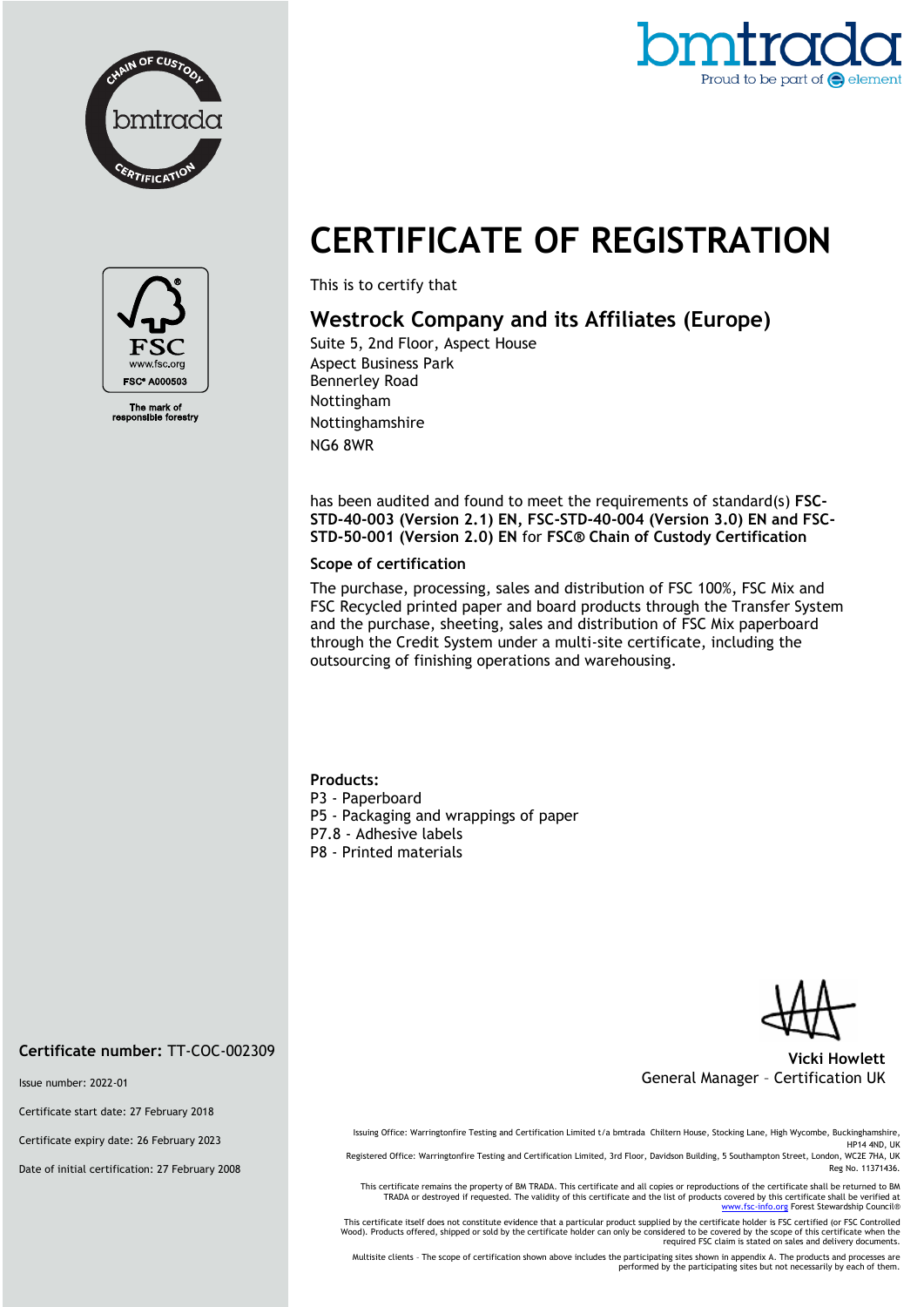

## **Appendix A**

The network of participating sites shown below is included in the scope of certification shown on certificate number **(TT-COC-002309)**

| <b>Branch</b>                                    | <b>Address</b>                                                                    |
|--------------------------------------------------|-----------------------------------------------------------------------------------|
| WestRock Angouleme<br>TT-COC-002309.K            | 32 route de l'Hippodrome<br>16400 Angouleme La Couronne<br>France                 |
| <b>WestRock East Kilbride</b><br>TT-COC-002309.V | PO 330, Leesburn Place<br>East Kilbride<br>Glasgow<br><b>G74 4LR</b>              |
| <b>WestRock Newcastle</b><br>TT-COC-002309.SB    | <b>Station Road</b><br>Killingworth<br>Newcastle Tyne and Wear<br><b>NE12 6RH</b> |
| WestRock Obersulm (Consumer)<br>TT-COC-002309.SA | Senefelder Straße 3-7<br>74182, Obersulm<br>Germany                               |
| <b>WestRock Leicester</b><br>TT-COC-002309.W     | 16 East Park Road<br>Leicester<br>Leics<br>LE5 4QA                                |
| <b>WestRock Duren</b><br>TT-COC-002309.L         | Am Burgholz<br>D-52372 Kreuzau-Stockheim<br>Germany                               |
| <b>WestRock Bialystok</b><br>TT-COC-002309.GA    | ul. Szosa Baranowicka 78<br>15 - 521 Zascianki<br>Poland                          |
| <b>WestRock Ussel</b><br>TT-COC-002309.D0        | Zone Industrielle de l'Empereur; BP16<br>19201, Ussel<br>France                   |
| WestRock Obersulm (Cosmetics)<br>TT-COC-002309.R | Senefelder Straße 3-7<br>74182 Obersulm<br>Germany                                |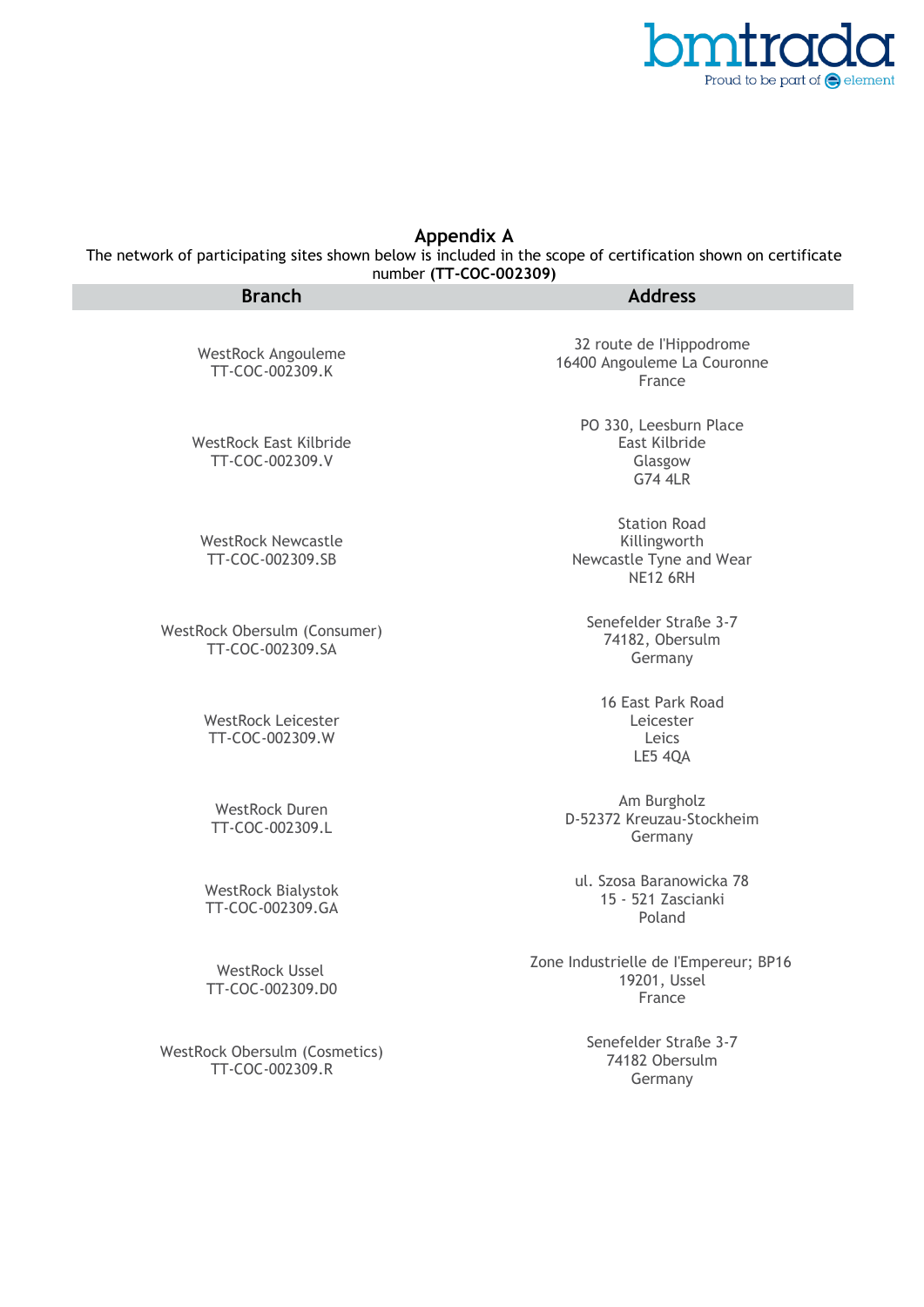

WestRock Gent TT-COC-002309.X

WestRock Hillington TT-COC-002309.IA

WestRock Belfast TT-COC-002309.JA

WestRock Tczew TT-COC-002309.P

WestRock St Pierre TT-COC-002309.BM

WestRock Melle TT-COC-002309.G

WestRock Pharmaceutical and Healthcare Packaging Limerick TT-COC-002309.D3

> Blueprint Media Limited TT-COC-002309.Y

WestRock Greenford TT-COC-002309.Z

Industrieweg 192 B-9030 Mariakerke Gent Belgium

30 Colquhoun Avenue Hillington Park Hillington Glasgow G52 4NB

Enterprise Way Hightown Industrial Estate Newtownabbey Belfast BT36 4EW

> ul. Malinowska 43 83-100 Tczew Poland

164 Avenue Yves Farge 37701 St Pierre des Corps France

An der Schwanemuhle 1 D-49324 Melle Germany

Raheen Industrial Estate Limerick Ireland

Watermans House Kingsbury Crescent Staines-upon-Thames TW18 3BA

Units 3-4 Fairway Industrial Estate Long Drive Greenford Middlesex UB6 8PW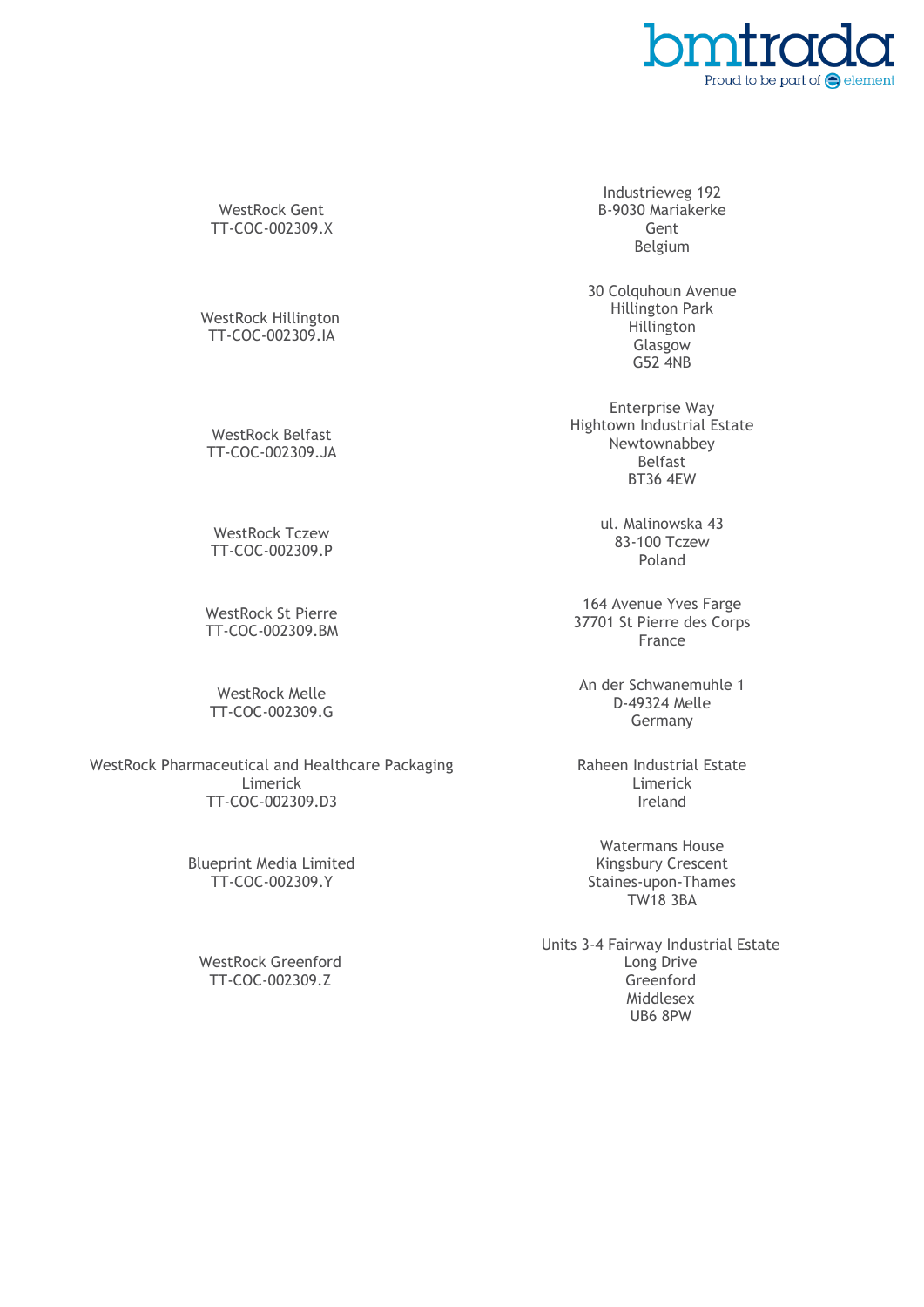

WestRock Arbroath TT-COC-002309.C

WestRock Westport TT-COC-002309.O

WestRock Hamilton TT-COC-002309.D

WestRock Dublin (Glasnevin) TT-COC-002309.PP

WestRock Dublin (Fonthill) TT-COC-002309.F

WestRock Schoenebeck TT-COC-002309.M

> WestRock Venlo TT-COC-002309.N

> WestRock Bourne TT-COC-002309.H

WestRock Tewkesbury TT-COC-002309.J

WestRock Bornem TT-COC-002309.KK

Baden Powell Road Kirkton Industrial Estate Arbroath DD11 3LS

> 4 Golf Course Road Westport Mayo F28 VY07 Ireland

2 Livingstone Boulevard Hamilton International Technology Park Glasgow G72 0BP

> Dublin – Cartons Dublin 84/85 Lagan Road Glasnevin Dublin 11

Dublin – Labels Unit 41 Fonthill Business Park, Fonthill Road Dublin 22

> Grundweg 77 Schoenebeck Elbe, DE-39218 Germany

Newtonweg 15 Venlo 5928PN **Netherlands** 

Roman Bank Bourne PE10 9LQ

Unit 17, Shannon Way Tewkesbury Industrial Centre **Tewkesbury** GL10 8ND

> 18 Rijksweg Bornem 2880 Belgium